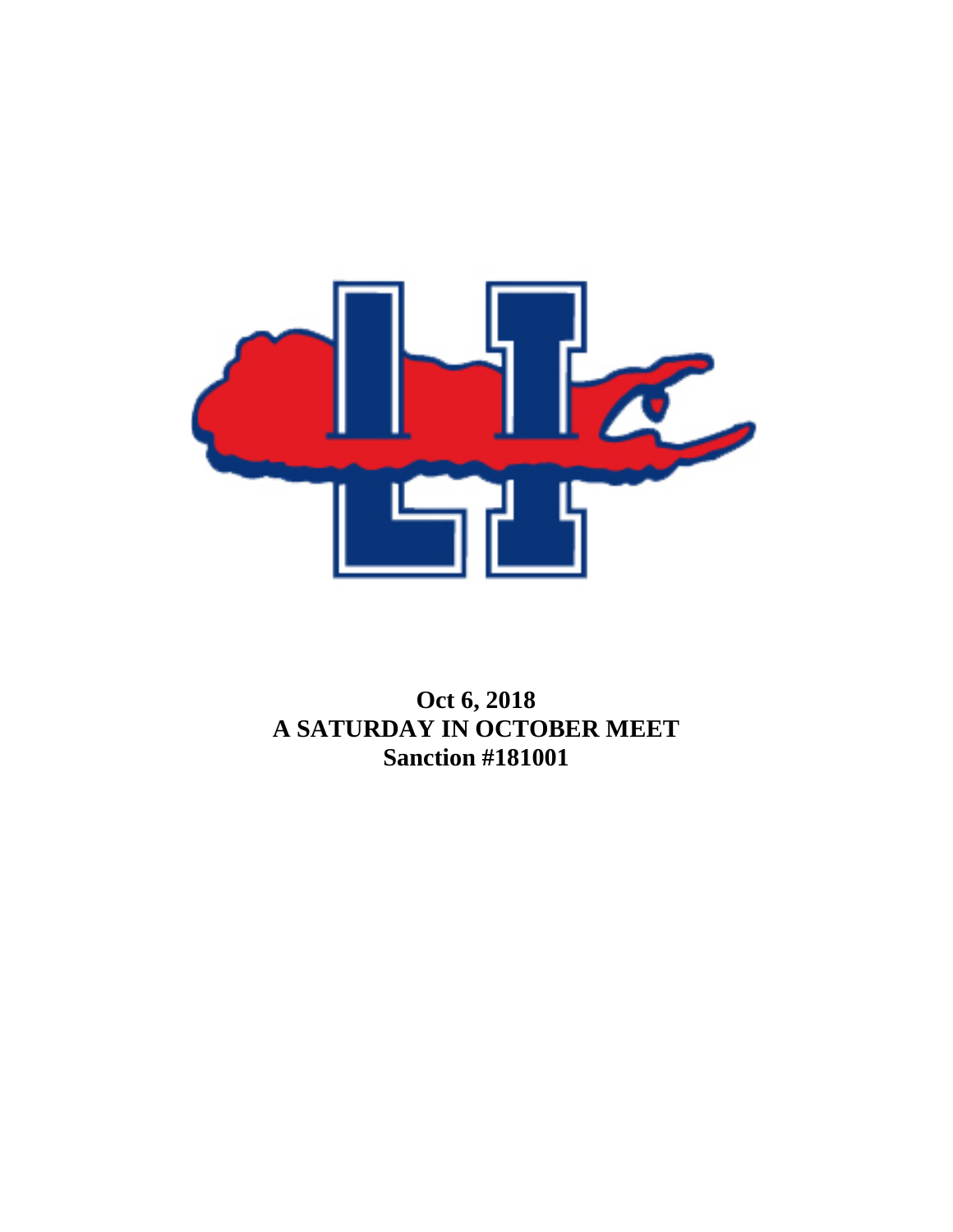## **A SATURDAY IN OCTOBER MEET**

**Oct 6, 2018**

**SANCTION:** Held under the sanction of USA Swimming/Metropolitan Swimming, Inc., **#181001**

- **LOCATION: Nassau County Aquatic Center Eisenhower Park, East Meadow, NY 11554**
- **FACILITY: 10 Lane by 25 yard competition pool w/ 2 meter min depth**  The pool **Has Not been** certified in accordance with Article 104.2.2C (4)
- **SESSIONS: Session One – 12&U and Open – Saturday Oct. 6 warm-up 10-10:50am Start 11am**
- **FORMAT: The meet is a Timed Final Event. The meet will be Deck Seeded**
- **ELIGIBILITY:** Open to all USA Swimming/Metropolitan Swimming Inc. registered swimmers. All swimmers participating in this meet must be registered by the first day of the meet. Age on **Oct 6, 2018** will determine age for the entire meet.
- **ENTRIES: All Athletes are limited to enter 3 events per session. Deck entries will not be accepted. NT's will not be accepted. Hy-Tek Email entries will be accepted**

U.S. Mail Payment to: L I Swimming Att. L. Herrera**, 750F Stewart Ave., Garden City, NY 11530** Email Entries/Confirm Entry Receipt: **[entries.liac@gmail.com](mailto:entries.liac@gmail.com)**

An email confirming receipt of entries if you provide an email contact. Please contact Meet Director if you do not receive such a report within 2 days of your original email.

- **DEADLINE:** 1: Metro LSC teams will be given priority on a first come/first served basis. Metro team entries must be received by **9/15/18**. 2: The final entry deadline for this meet is Sept 28**, 2018** 3: Metro entries received between 9**/15/18** and 9**/29/18 along with**  Entries from other LSC's will be entered in the order they were received, as space allows.
- **ENTRY FEE:** An entry fee of \$5.00 per individual event must accompany the entries. Make check payable to: **Long Island Swimming** Payment must be received by Oct 6**, 2018**. A credit Card will be charged on 10/6 prior to the team receiving their scratch sheet for payment not received. If the attending coach does not have a card and the payment has not been received the team will not be able to compete.
- **WARM-UP:** General warm up with assigned lanes for the first 40 minutes. Sprint lanes and General lanes will be available for the remaining 10 minutes. Lane assignments will be distributed along with the scratch sheet each session.
- **SCRATCHES:** Coaches will be given scratch sheets upon check-in for each session. All scratches are due no later than 30 minutes prior to the start of the session. Coaches are asked to draw a line through an individual event to indicate clearly that individual event is a scratch or when an athlete is out of the session completely draw a line through the swimmers name who will not be participating in the session.
- **COACHES:** In accordance with Metropolitan Swimming Inc. Policy, only those coaches who display current, valid USA Swimming credentials will be permitted to act in a coaching capacity at this meet. Coaches who do not possess these credentials will be required to leave the deck area.
- **AWARDS:**  $1^{st}$  10th place awards will be given to the 12&U athletes.  $1^{st}$   $3^{rd}$  place awards will be given to the 13 & O athletes. Events 3, 4, 9, 10, 15 & 16 will be awarded for 1st-10th for both 10&U and 11-12. Events 21, 22, 23, 24, 25 & 26 will be awarded for  $1<sup>st</sup> - 10<sup>th</sup>$  for 10&U, 11-12 athletes and  $1<sup>st</sup> - 3<sup>rd</sup>$  for 13&over athletes.
- **OFFICIALS: Meet Referee**: Rich Brown [rmbrown173@ic](mailto:richbrown4@verizon.net)loud.com Meet Admin: Delaney Somma Officials wishing to volunteer should contact Meet Referee by Oct **7, 2017**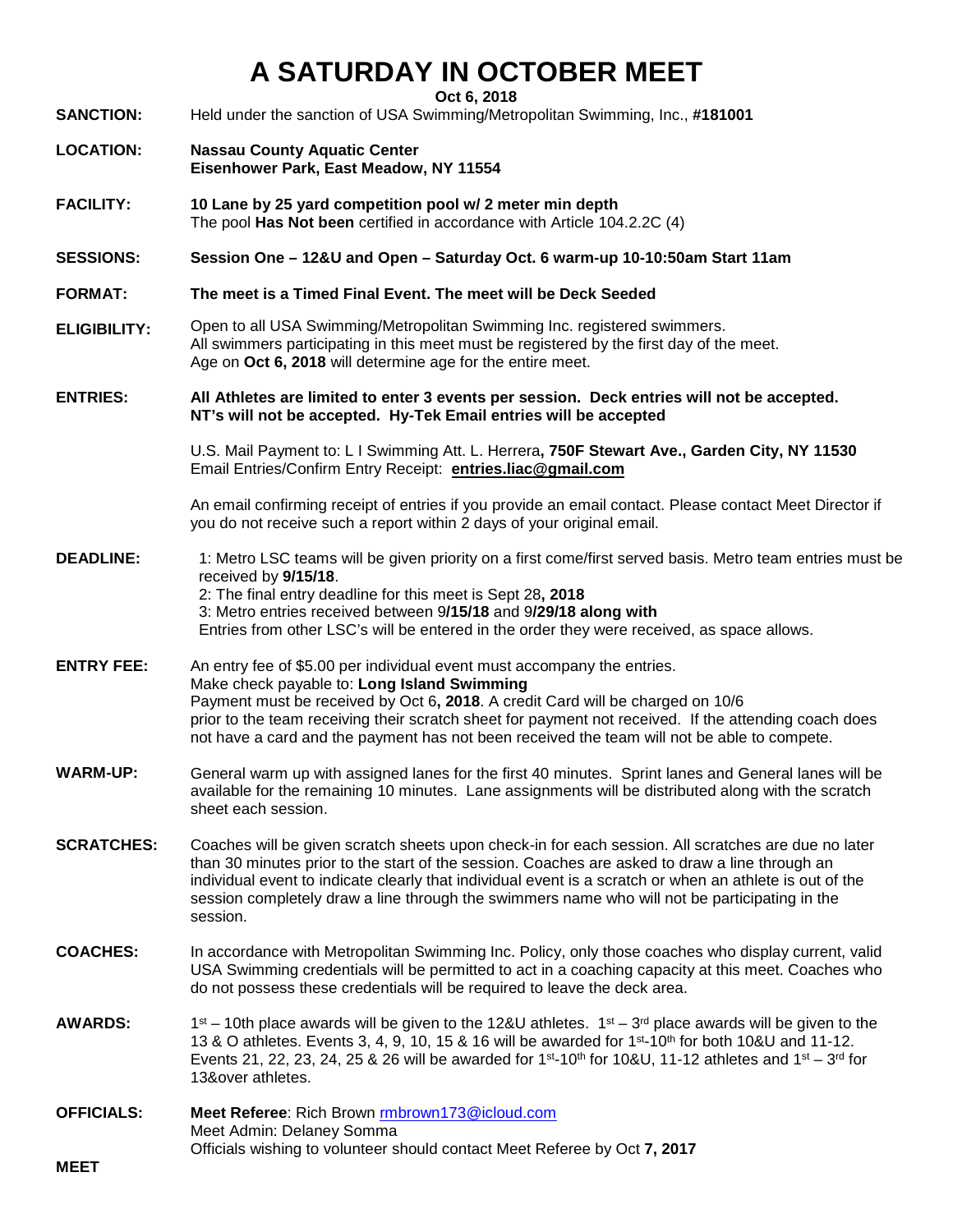| <b>DIRECTOR:</b>                                                           | Dom Boccio, dboccio@longislandswimming.com 516.378.8467 - Questions concerning the<br>meet will only be entertained when communicated via a certified coach on an invited team.                                                                                                                                                                                                                                                                                                                                                                                                                                                                                                                                                                                                                                                                                                                                                                                                                                                             |  |  |
|----------------------------------------------------------------------------|---------------------------------------------------------------------------------------------------------------------------------------------------------------------------------------------------------------------------------------------------------------------------------------------------------------------------------------------------------------------------------------------------------------------------------------------------------------------------------------------------------------------------------------------------------------------------------------------------------------------------------------------------------------------------------------------------------------------------------------------------------------------------------------------------------------------------------------------------------------------------------------------------------------------------------------------------------------------------------------------------------------------------------------------|--|--|
| <b>DISABILITY</b><br><b>SWIMMERS:</b>                                      | Swimmers with disabilities are encouraged to attend. Contact the meet director if you need special<br>consideration.<br>The athlete (or the athlete's coach) is also responsible for notifying the meet referee of any disability<br>prior to the competition.                                                                                                                                                                                                                                                                                                                                                                                                                                                                                                                                                                                                                                                                                                                                                                              |  |  |
| <b>AUDIO/VISUAL</b><br><b>STATEMENT:</b><br><b>Drones:</b>                 | Use of Audio or visual recording devices, including a cell phone, is not permitted in changing<br>areas, rest rooms, behind the blocks or locker rooms<br>"Operation of a drone, or any other flying apparatus, is prohibited over the venue (pools,<br>athlete/coach areas, spectator areas and open ceiling locker rooms) any time athletes,<br>coaches, officials and/or spectators are present."                                                                                                                                                                                                                                                                                                                                                                                                                                                                                                                                                                                                                                        |  |  |
| <b>POLICY:</b>                                                             | Any photographer or videographer, who intends to take pictures at a Metropolitan Swimming<br>sanctioned meet, must complete and submit a Photographer Registration Form to the Meet Director<br>before commencing activity. Forms are available on the Metropolitan Swimming website as well as<br>from the Meet Director.                                                                                                                                                                                                                                                                                                                                                                                                                                                                                                                                                                                                                                                                                                                  |  |  |
| <b>RULES:</b>                                                              | The current USA Swimming Rules and Regulations will apply.<br>The USA Swimming Code of Conduct is in effect for the duration of the meet.<br>The overhead start procedure may be used at the discretion of the meet Referee.                                                                                                                                                                                                                                                                                                                                                                                                                                                                                                                                                                                                                                                                                                                                                                                                                |  |  |
| <b>SAFETY:</b>                                                             | Metropolitan Safety and Warm-up procedures will be in effect. Marshals will be present throughout<br>warm-ups and competition, and have the authority to remove, with the concurrence of the meet<br>Referee, any swimmer, coach, club, or spectator for failure to follow the safety rules. "Any swimmer<br>entered in the meet must be certified by a USA Swimming member coach as being proficient in<br>performing a racing start or must start each race from within the water. When unaccompanied by a<br>member-coach, it is the responsibility of the swimmer or the swimmer's legal guardian to ensure<br>compliance with this requirement.                                                                                                                                                                                                                                                                                                                                                                                        |  |  |
| <b>MEET</b><br><b>DECORUM:</b>                                             | Each club is requested to handle its own team and discipline problems. Anyone found vandalizing<br>county property; stealing or displacing disorderly conduct will be subject to disqualification, ejection<br>from the meet and possible criminal prosecution.                                                                                                                                                                                                                                                                                                                                                                                                                                                                                                                                                                                                                                                                                                                                                                             |  |  |
| <b>DISCLAIMER:</b><br><b>DECK</b><br><b>CHANGING:</b><br><b>ADMISSION:</b> | Upon acceptance of his/her entries, the participant waives all claims against Nassau County Aquatic<br>Center, Long Island Aquatic Club, Long Island Swimming,, Metropolitan Swimming Inc., USA<br>Swimming Inc., their agents or representatives for any injury occurring as a result of the meet.<br>It is understood that USA Swimming, Inc. and Metropolitan Swimming, Inc. shall be free from any<br>liabilities or claims for damages arising by reason of injuries to anyone during the conduct of the meet.<br><b>Is Prohibited</b><br>All tickets will be sold online - http://www.longislandswimming.com/hosted-meets.html                                                                                                                                                                                                                                                                                                                                                                                                        |  |  |
|                                                                            | \$.10.40 Adult / Session -<br>All children over the age of 3 require a ticket<br>Meet heat sheets will be available on meet mobile /<br>No programs will be sold<br>AT DOOR ADMISSION:\$20.00 per session cash only - Please use the online system                                                                                                                                                                                                                                                                                                                                                                                                                                                                                                                                                                                                                                                                                                                                                                                          |  |  |
| <b>MERCHANTS:</b>                                                          | A concession stand is operated by the Nassau County Aquatic Center. No glass will be permitted on<br>the deck.<br>Hobieswim will be available throughout the entire meet                                                                                                                                                                                                                                                                                                                                                                                                                                                                                                                                                                                                                                                                                                                                                                                                                                                                    |  |  |
| <b>PARKING:</b><br><b>DIRECTIONS:</b>                                      | There is ample free parking available in the park<br>FROM VERRAZANO NARROWS BRIDGE AND KENNEDY AIRPORT:<br>Follow signs to Belt Parkway/Long Island East. Take Belt Parkway eastbound past Kennedy<br>Airport - after Kennedy Airport stay in the left lane and look for signs to Southern State Parkway East.<br>Take So. State Pkwy East to Meadowbrook Pkwy (northbound) to NY-24 Hempstead Turnpike (exit<br>M4) East. On Hempstead Turnpike go to the left lane and make a left at the first light (Merrick Ave.)<br>At first traffic light make a right. This is the entrance to the pool.<br>FROM WHITESTONE AND THROGS NECK BRIDGES<br>Take Cross Island Parkway South to Exit 29, Grand Central Parkway eastbound. Follow<br>Grand Central Pkwy to Meadowbrook Pkwy southbound (Jones Beach). Get off Meadowbrook<br>Pkwy at NY-24 Hempstead Tpke.(exit M4). On Hempstead Turnpike go to the left lane and make a<br>left at the first light (Merrick Ave.) At first traffic light make a right. This is the entrance to the pool. |  |  |